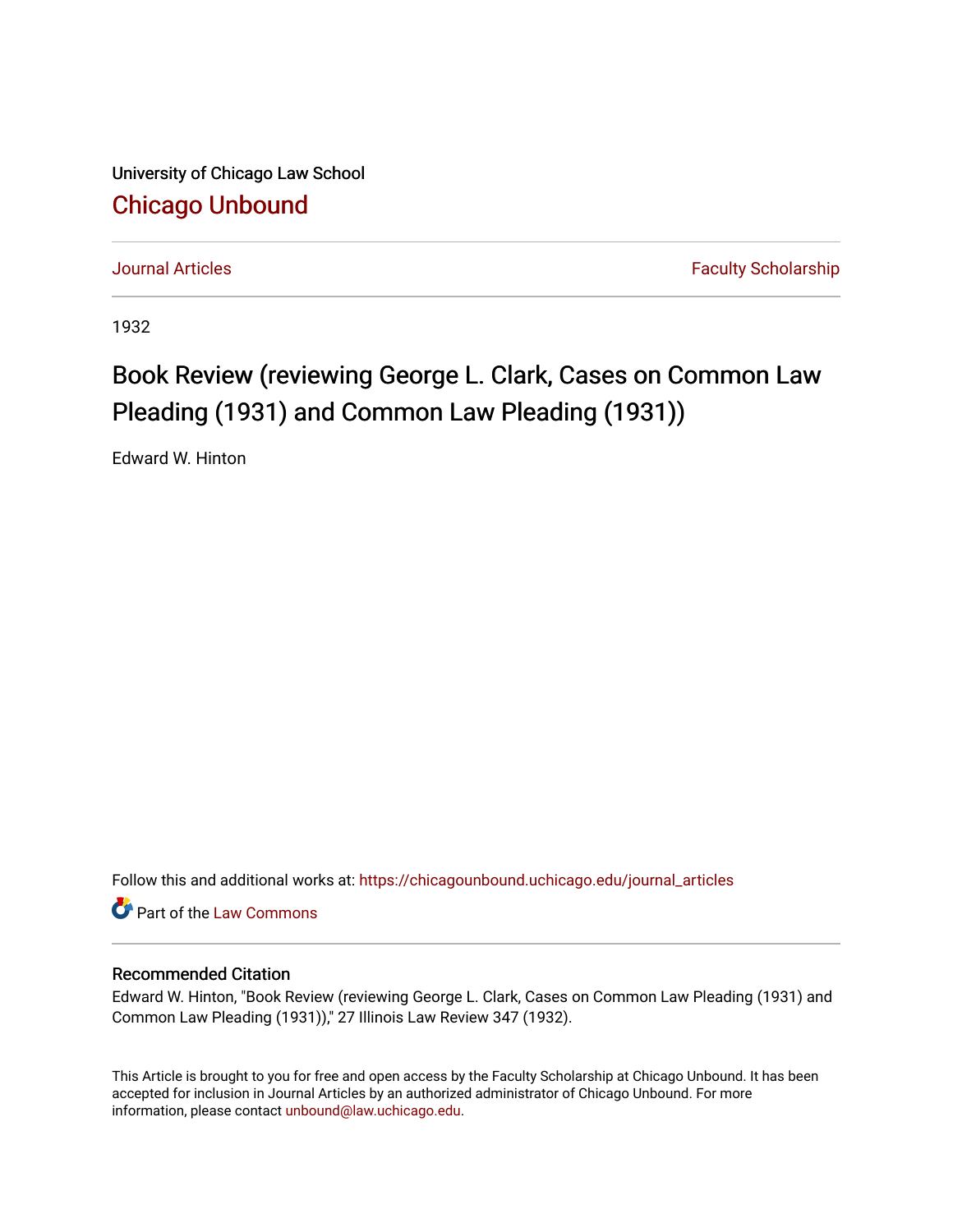reviewer is willing to claim the credit for having already used that term in the title of his law-school course.) Legislation is the process of formulating general rules, as distinguished from adjudication, the process of deciding particular controversies. There is indeed, as yet, no international super-legislature, in the strict sense of the word. But through conventions on particular topics a body of general rules is gradually forming by accretion. The process of forming these rules, and the scope of this content, is due to be studied and known.

Hitherto such a survey has been next to impracticable, owing to the wide dispersion of the materials. This volume now removes that impracticability. Here we have a collection of the principal texts, adopted or proposed, during the decade of 1919-1929. It will be a constant reference book for the vast field of international legislation, perfected or pending.

The mere list of these 229 conventions, in small type, occupies 20 pages. An idea of their scope can be gathered from the topical classification: Aerial Navigation, Agriculture, Arbitration & Conciliation, Armaments, Communications & Transit, Customs, Economic Relations, Education, Financial & Monetary Relations, Health, Industrial Property, International Institutions, International Law. Private and Public, International Rivers, Labor, League of Nations, Liquor Traffic, Literary Property, Mandates, Maritime Law, Minorities (Protection of), Navigation, Opium and Drug Traffic, Permanent Court of International Justice, Police Relations, Political Relations, Postal Relations, Railways, Refugees, Reparations, Social Questions, Tangier, Telegraphs & Telephones, War, Weights & Measures. Each of the texts is preceded by a bibliography of sources, and of comments in books and articles.

This is not the place to enlarge on any of the texts thus made readily accessible. Suffice it to say that words could not adequately express the gratitude of the profession to Professor Hudson for his labors in contributing his knowledge to the compilation of this book. The conception was great; the execution is masterly. It must rank as his "magnum opus."

JOHN H. WIGMORE.

CASES **ON** COMMON LAw PLEADING. By George L. Clark. Cincinnati: The Johnson & Hardin Co., 1931. Pp. x, 510.

COMMON LAW PLEADING. By George L. Clark. Cincinnati: The Johnson & Hardin Co., 1931. Pp. xvii, 221.

Professor Clark's case book on Common Law Pleading is designed primarily for a study of the scope of the common law actions. The treatment of the pleading in the actions is inadequate for students who expect to practice in the so-called common law states, but is doubtless sufficient as a background for Code Pleading.

There is a superabundance of material for the various actions, though many of the cases seem to belong in a collection on torts rather than pleading. At least, in a number of them, the tort problem overshadows any question of the action or pleading. This is illustrated by such cases as *Sullivan v. Dunham,'* liability for blasting; *Talcott v. National Exhibition Co.,2* liability for negligently detaining plaintiff

<sup>1. (1900) 161</sup> N. Y. 290.

Z (1911) 144 N. Y. App. Div. 337.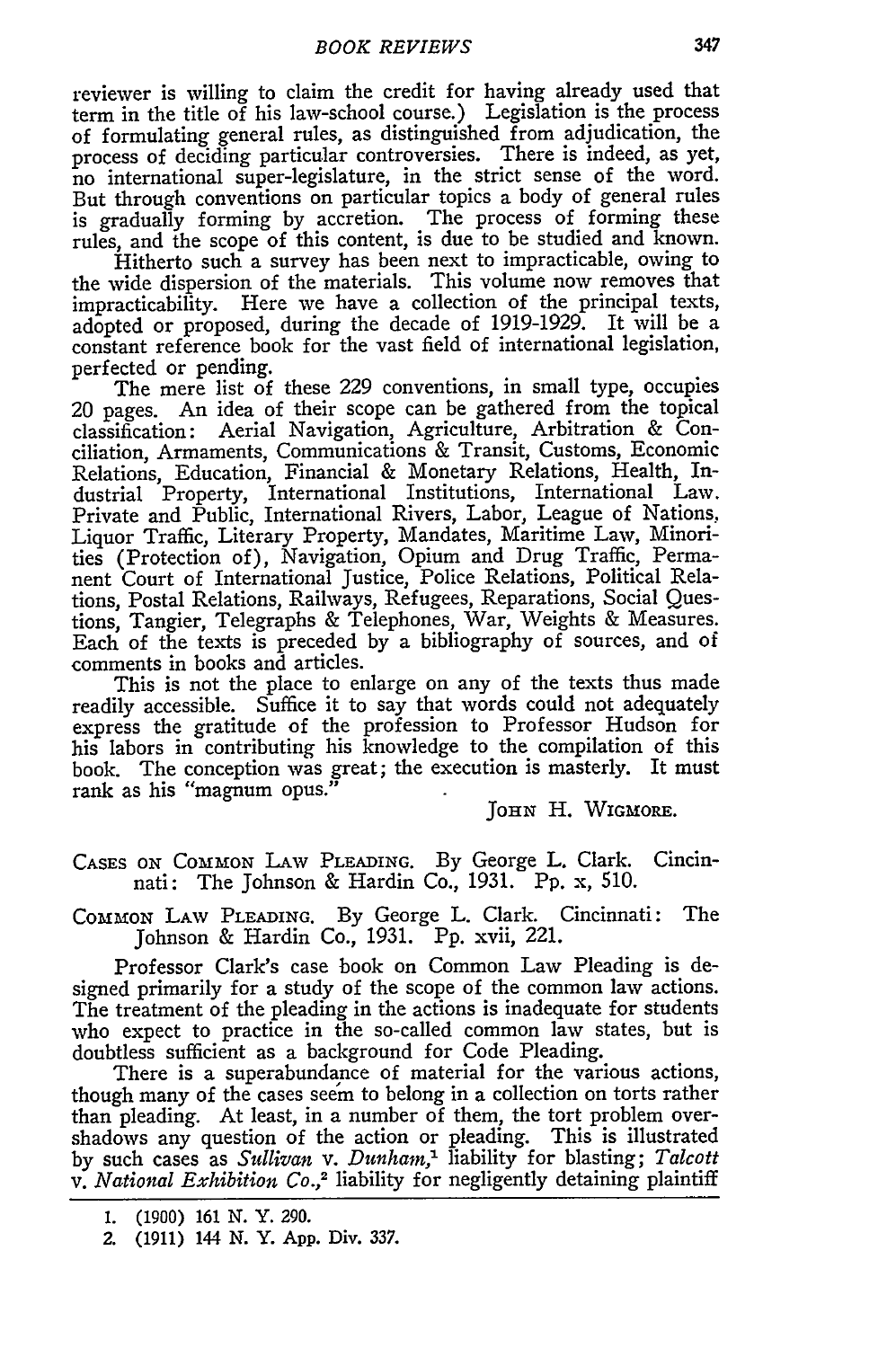on defendant's premises; *Hannabalson v. Sessions,3* discussion of liability for reaching over plaintiff's fence. This list might be extended considerably.

In any collection of cases on the common law actions some overlapping in other fields is unavoidable. A course in torts must deal with trespass, conversion, negligence, fraud and the like, and a course in the actions must deal with the appropriate action to enforce the liability arising from these various torts. Obviously the pleader must know the elements of a given tort in order to select his action, but it is neither necessary nor desirable to learn these elements in a course primarily devoted to something else. It would seem therefore that in a collection of cases on pleading excursions into the substantive field should be limited as far as possible.

The Editor has attempted to combine the essentials of the declaration with the scope of each action, and the two do not hang together well. In the fifty or more cases that make up the section on trespass the reader is struck with the lack of cohesion and wonders what a student would do with it. The collection may well tax the ingenuity of an instructor in organizing the material so as to give students a view of the forest which seems unduly obstructed by the trees.

There are some errors which should have been corrected. The case of *Tobey v. Webster4* (p. 27) is dated in 1903. In the case of *Thorley v. Lord Kerry* (p. 128) the Court of Common Pleas appears to be reviewing on writ of error a judgment of the Court of King's Bench. This would have certainly surprised Sir James Mansfield.

In the preface to the collection the Editor gives the following explanation of his elementary text on the subject:

"Footnotes-more or less copious-are ordinarily used to supplement the case book by giving the student what is, in substance, a fragmentary text book on the course. The present Editor has preferred to publish such material in a complete and connected form in a separate volume which will, it is hoped, enable the student to get an accurate and correlated view of the subject."

Whatever may be thought of the advisability of supplementing a case book with a text, it is extremely doubtful whether the text in question serves a useful purpose. For the most part it consists of brief statements of rules of thumb about the various actions with little in the way of explanatior to aid the student in a real understanding of the common law system of actions.

Some of these statements are misleading. For example, the chapter on the action of trespass on the case begins with this statement:

"Trespass lies, generally, for a direct violation of the plaintiff's person or a direct interference with land or chattels in the plaintiff's possession, or with chattels of which plaintiff has the right to immediate possession. If the defendant acted *intentionally*, trespass *must* be brought; if he acted negligently, either trespass or case can be maintained."

In a leading case<sup>5</sup> on this subject the defendant certainly acted intentionally in racing on the highway, but a recovery in an action on the case was sustained for the unintended resulting collision. It is

<sup>3. (1902) 116</sup> La. 458.

<sup>4. 3</sup> Johnson 468.

*<sup>5.</sup> Williams v. Holland* (1833) 10 Bing. 112.